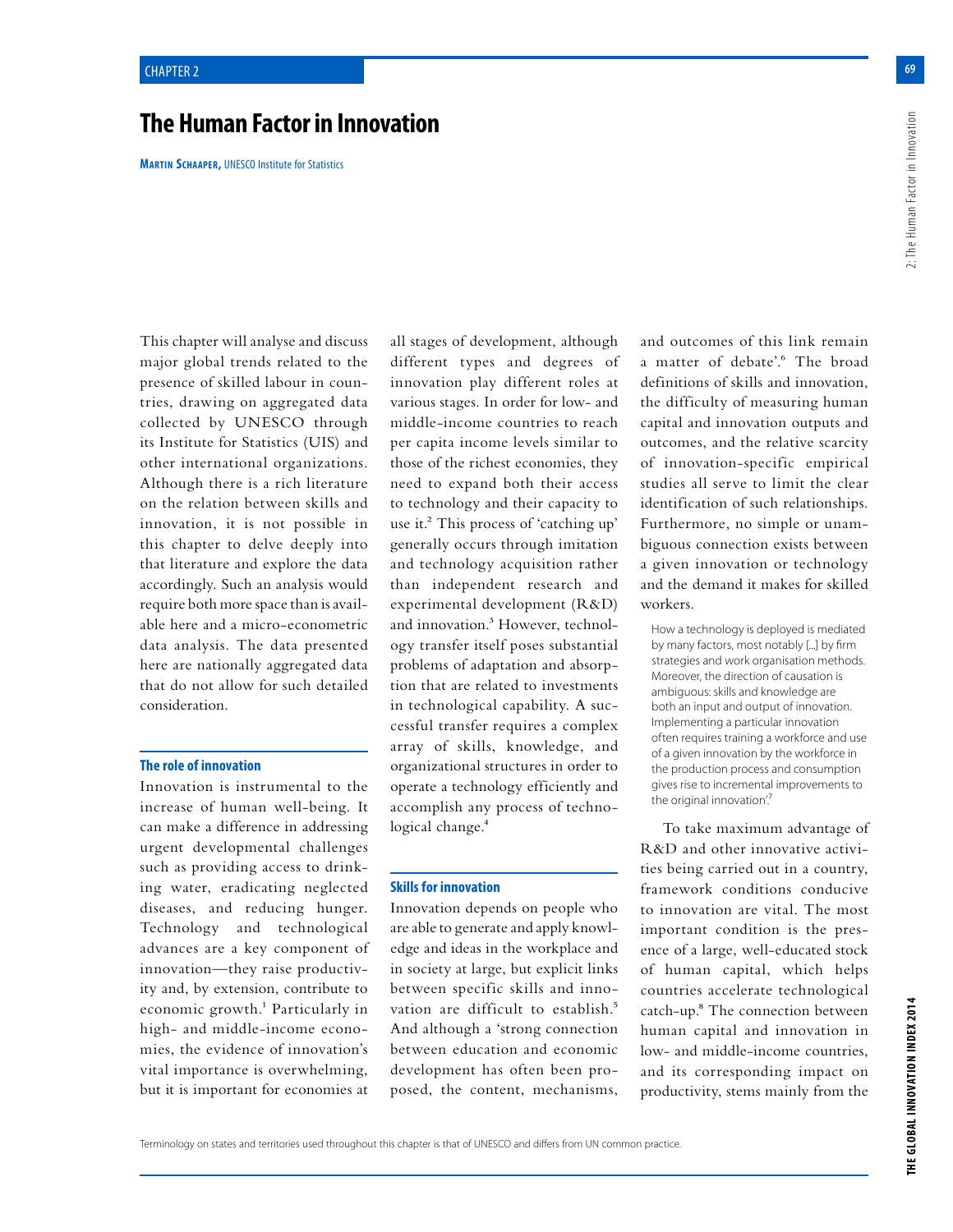

## **Figure 1: Proportion of population aged 25 years and older with tertiary education and gross enrolment ratio in tertiary education, by region (2011, %)**

Source: UIS Data Centre, accessed January 2014.

Notes: Based on data for the latest year available for 114 economies; no estimations were made. The 'gross enrolment ratio' (GER) for tertiary education is defined as the number of students enrolled in tertiary education, expressed as a percentage of the five-year age group starting from the official secondary school graduation age. The composition of the regions can be found in the annex at the end of this chapter.

contribution of skilled workers dedicated to adapting existing technologies.9 The negative effect of a large, poorly educated population is the primary reason for poor innovative performance. Positive externalities from higher educational attainment are found in the form of both a higher rate of innovation and more rapid technology transfer.10 The existence of skilled labour is a more decisive element in the transmission of tacit knowledge than university or industry research.<sup>11</sup> Improving human capital through formal education and continuous R&D activities increases firms' absorptive capacity, thereby facilitating technology adoption and mastery. The chain reaction that results from a more highly skilled labour force offers possibilities for generating improvements and follow-up innovations.<sup>12</sup>

## **Higher education and educational attainment**

Although the link between a country's stock of highly educated people and its wealth is not clearcut or direct, correlations can be observed. Analysing enrolment rates in tertiary education provides an indication of whether and how this situation may change in the years to come. Figure 1 shows the proportion of the population over 25 years old that has completed tertiary education, broken down by region on the primary axis. The figure also shows regional averages for the gross enrolment ratio (GER) in tertiary education for the year 2011 on the secondary axis.

What stands out is that the highest proportion of population with a university degree is found in Central and Eastern Europe, at 36%—far ahead of richer North America and

Western Europe (23%) and also ahead of Central Asia (22%). At the other end of the scale, and more according to expectations, we find Sub-Saharan Africa at only 3%. The data further show that the highest enrolment ratio is found in North America and Western Europe, indicating that this region is catching up in educational attainment—but only slowly, because the countries in Central and Eastern Europe follow closely. The two regions that follow—Latin America and the Caribbean and East Asia and the Pacific—are adding more people with a tertiary education to their populations than the other regions, and will therefore over time move up in the rankings. It is noteworthy that the global enrolment ratio, at 30%, is double the global stock of people with a tertiary education, meaning that more people are pursuing tertiary education than in the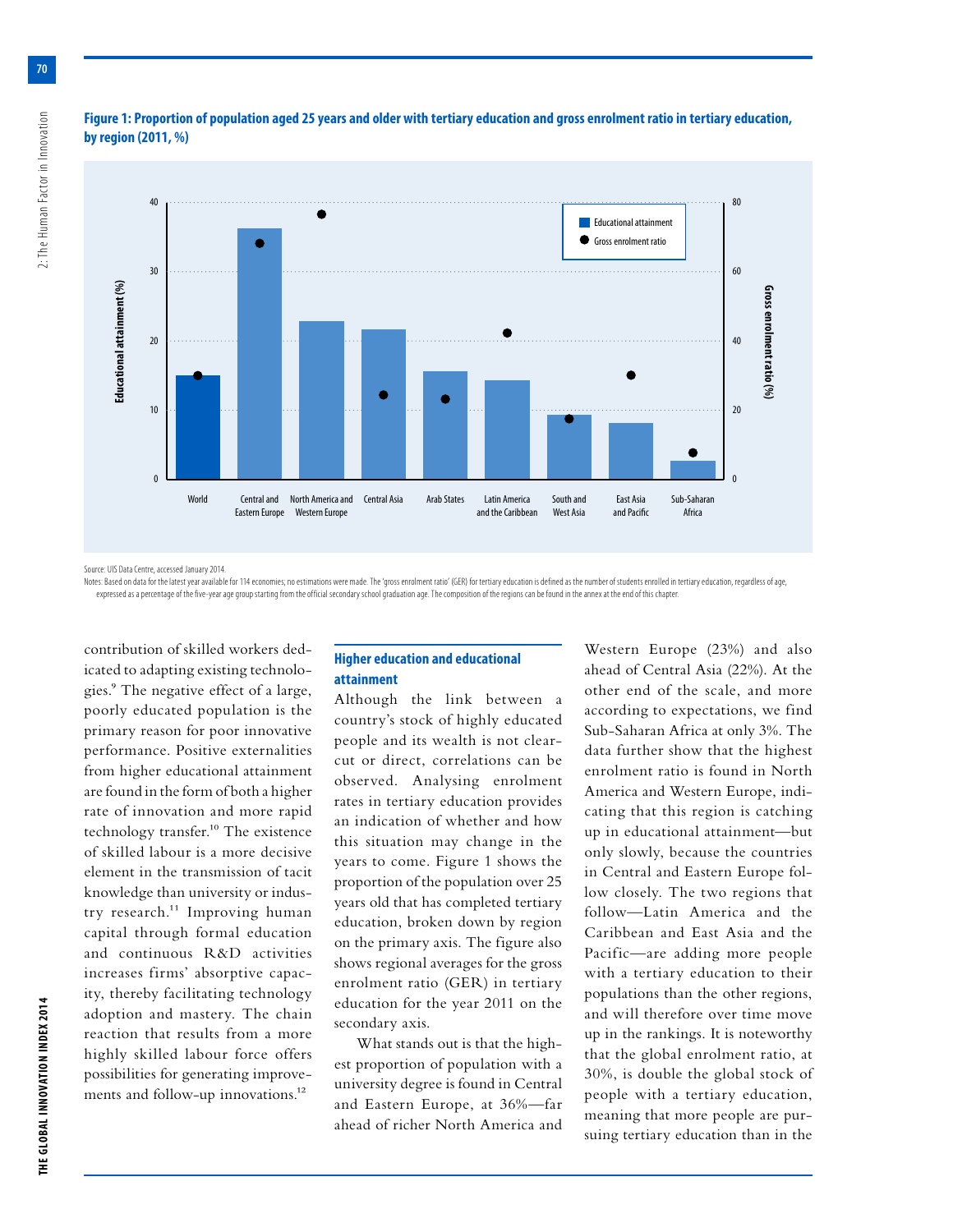**71**





Source: UIS Data Centre, accessed January 2014; data calculated December 2011. Note: The composition of the regions can be found in the annex at the end of this chapter.

past. Looking at the evolution of the global GER over the last decade, the premium placed on a higher education degree becomes clear. There has been an explosion in enrolment in tertiary education, with the global GER almost doubling between 1998 and 2011. This growth has been uneven across regions, however. The highest growth rates are in Asia, with the exception of Central Asia, where the GER even decreased after 2007.

#### **Research and experimental development**

Since World War II, investment in R&D has been regarded as one of the key strategies needed to secure technological potential and, therefore, innovation and economic growth. However, R&D is unprofitable for low levels of human capital; it becomes profitable only when human capital reaches a certain threshold.<sup>13</sup> This implies a correlation between the data shown in the previous section and the volume of R&D carried out in economies. Figure 2 sheds light on this.

Figure 2 shows the strong correlation between the educational attainment and enrolment (GER) shown in Figure 1 and the number of researchers. The two regions with the highest numbers of people with a tertiary education and with the highest enrolment ratios in higher education are also the two regions with the most researchers as a proportion of the total population: North America and Western Europe and Central and Eastern Europe. At the other end, South and West Asia and Sub-Saharan Africa have the fewest highly educated people and the fewest researchers. East Asia and the Pacific deserves a special mention, as it ranks higher on the share of researchers in the population than it does on the attainment scale. This region is dominated by China,

which has not only been extensively expanding its higher education system, but has enlarged its research system even more.

Digging a bit deeper into the data contributes a perspective on the role of women in research. Although globally more girls than boys enter university, at the PhD level, even though they are close, the share of girls drops below 50%. However, the proportion of women in research shows a particularly large gap, with women making up only 30% of the global research population. This gap can be observed not only in the poorer parts of the world, but also in the richer parts. Various explanations are offered, including gender stereotyping and working conditions that are unfavourable for women, especially during their childbearing years. The fact remains, however, that a great deal of potential remains unused, and governments should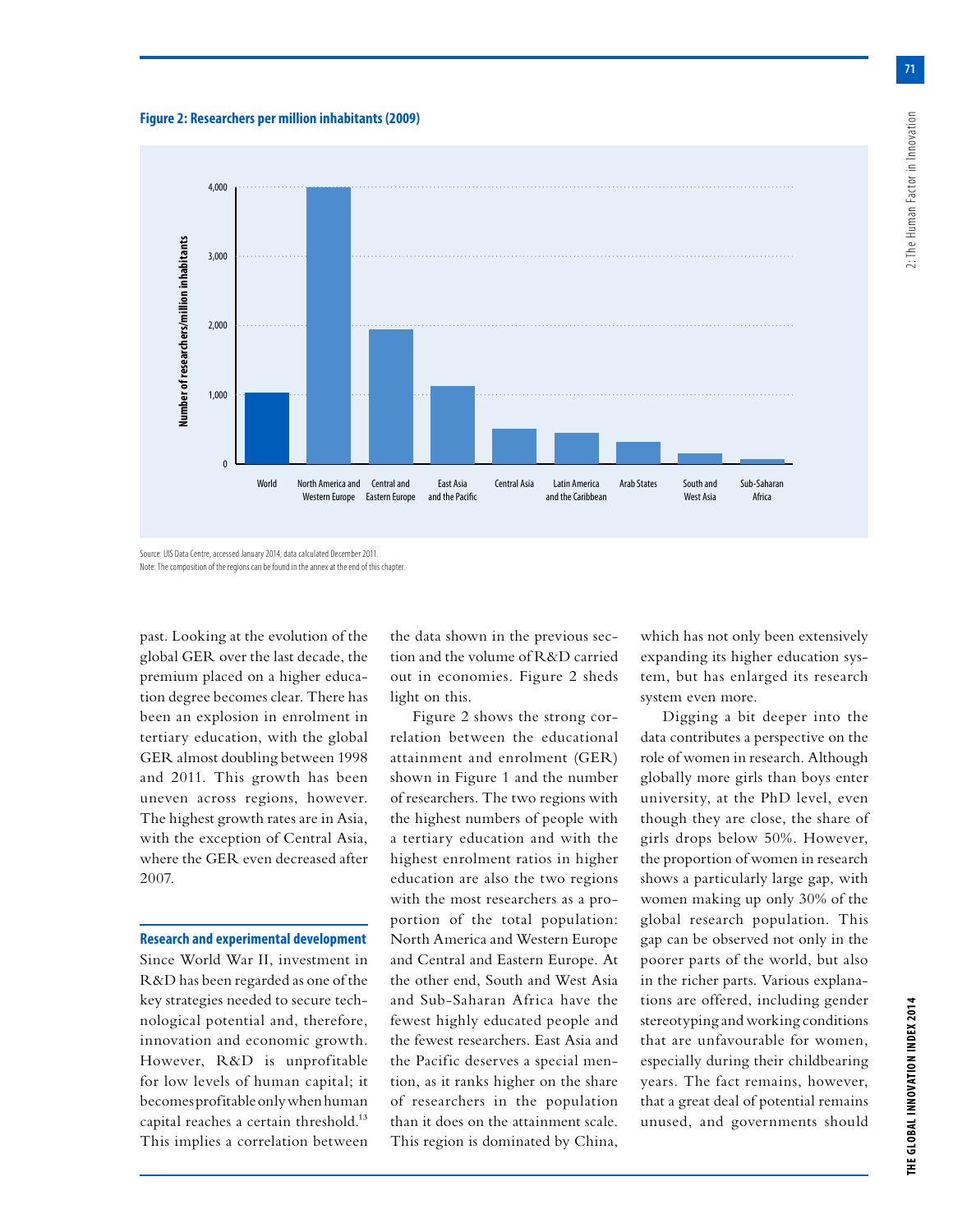**Figure 3: Internationally mobile students, thousands (2009)**



Source: UIS Data Centre, accessed January 2014.

Notes: 'Internationally mobile students' (or 'mobile students') are those who have crossed a national border and moved to another country with the objective of studying. The composition of the regions can be found in the a this chapter.

take action to tap into this pool of potential researchers.

Despite the observed correlations among attainment, enrolment, and the number of researchers, more elements are at play than skills alone. For example, in the Community Innovation Survey 2010<sup>14</sup>—when firms in the European Union were asked which factors were the most important obstacles to innovation—the lack of qualified personnel as a highly important factor hampering innovation activities on average ranked only 6th for innovative enterprises and 7th for non-innovative enterprises out of 11 factors proposed.<sup>15</sup> The UIS is currently collecting global innovation statistics. When the results are released in July 2014, the lack of skills will be an indicator that can be studied for many more countries.

#### **International mobility**

The last decades have seen an explosion in the cross-border traffic of people of all skill levels. In this migratory trend, the most relevant factor for innovation is the movement of highly skilled people, whether they are students or experienced professionals. Figure 3 shows the number of internationally mobile students in 2009.

In 2009, almost 3.4 million students were studying abroad. By far the most popular destinations were the developed economies of North America and Western Europe—this was the only region with a net inflow. It received close to 2 million students, of which about one-third attended university in the United States of America (USA). Mobility is of course not limited to students. The Careers of Doctorate Holders (CDH) survey—developed by the Organisation for Economic

Co-operation and Development (OECD), the UIS, and Eurostat<sup>16</sup> includes a module on international mobility. According to Auriol et al., '[t]he 2009 CDH figures reveal that, in the countries for which data are available, an average of 14% of national citizens with a doctorate have been internationally mobile in the previous 10 years'; $17$  furthermore, 'the USA steadily appears among the three first destination countries [...]. Likewise, the three largest EU countries (France, Germany, and the United Kingdom) appear among the favourite destinations, as well as those countries with strong historical, cultural, or linguistic links with the reporting country'.18

The CDH indicators provide interesting information on international mobility, but they do not enlighten us about the migration patterns of doctorate holders and the possible resulting brain drain for economies. The data at hand are

2: The Human Factor in Innovation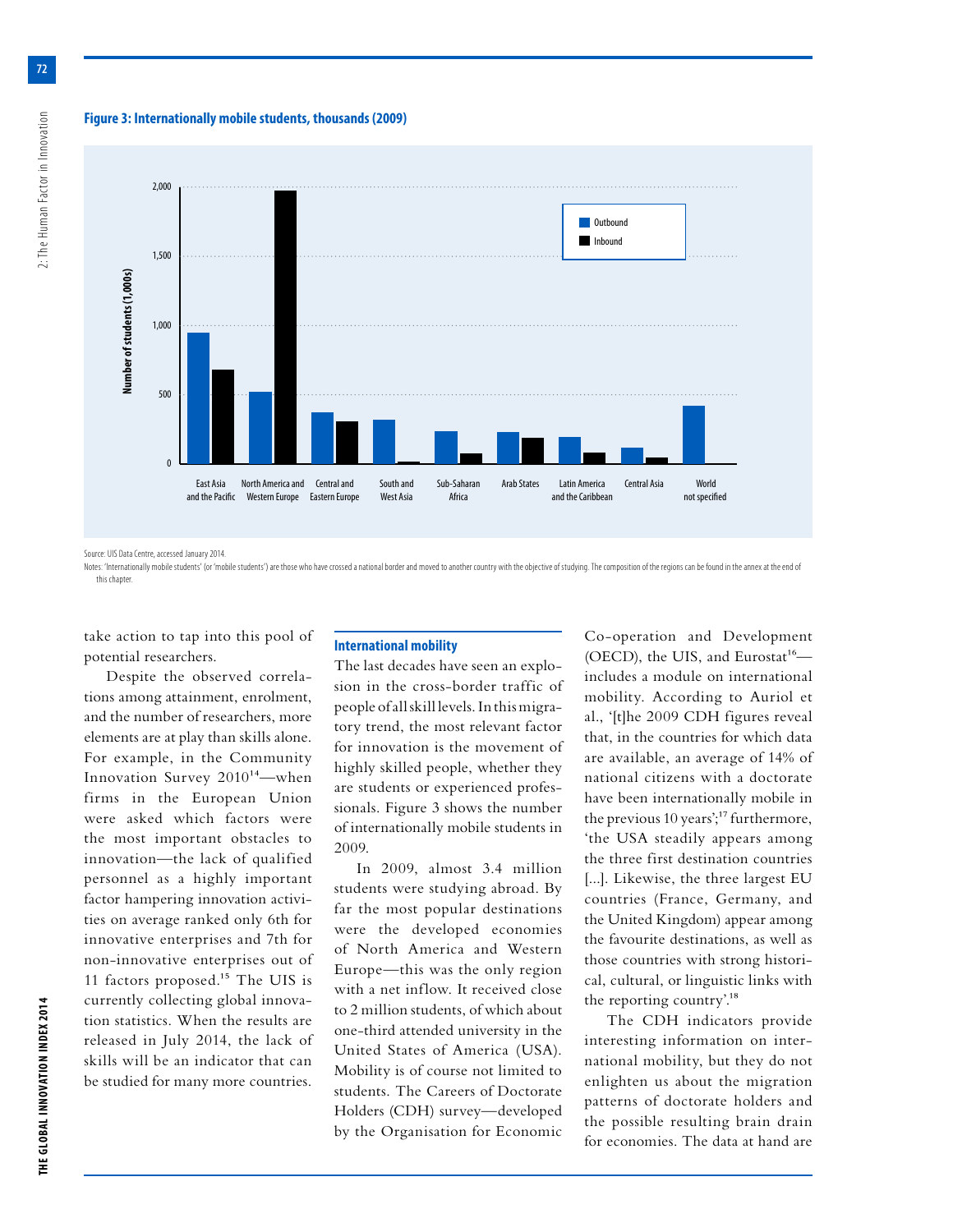**73**

too sparse and insufficiently robust to allow such analysis. In order to study migration better, the OECD has compiled data on migrant stocks from a wide array of origin countries. This database (called DIOC-E) covers 89 destination countries and includes information on 110 million migrants aged 15 and over.<sup>19</sup> Of all migrants in the database, 68% live in OECD countries; the remaining 32% live in the non-OECD countries currently included in the database. Low-skilled migration to both OECD and non-OECD countries still dominates in absolute terms. However, the emigration rate for highly skilled persons exceeds the total emigration rate in all regions, which reflects the selective nature of migration. The magnitude of the global emigration rate of highly skilled persons from Africa is striking: it is estimated at 10.6% (9.7% for migration to OECD countries), compared with other regions of origin and the world average of 5.4%  $(4.3\%$  to OECD countries).<sup>20</sup>

Historically, the USA has been the destination of choice of many science and engineering (S&E) students and workers. This continues to be the case. The National Science Foundation's *Science and Engineering Indicators* provides interesting information on foreign-born scientists and engineers in the USA. For example, in 2011, foreign-born individuals accounted for 21% of workers employed in non-academic S&E occupations in the USA, which is higher than their representation in the overall population  $(13%)$ .<sup>21</sup> Furthermore, in most S&E occupations, the higher the degree level, the greater the proportion of the workforce who are foreign born: workers from overseas range from between 13% and 23% at the bachelor's level to over 40% at the doctoral level. The leading countries

of origin among immigrants with a highest degree in S&E are China and India. Most foreign-born noncitizen recipients of US S&E doctorates report that they plan to stay in the USA after graduation (75%); this proportion has risen over time, with the highest proportions reported by S&E doctorate recipients from China and India (86% to 87%, a proportion that has been declining since the early 2000s).<sup>22</sup>

#### **Concluding remarks**

The data analysed in this chapter broadly confirm preconceptions about the link between innovation and skills. UIS data show a correlation between educational attainment and level of development. Generally, the more developed the region, the higher the percentage of the population that have completed tertiary education, although the correlation is not perfect. And more and more students are enrolling in tertiary education, clearly showing the importance attached to education before entering the labour market. On tertiary enrolment, again the richer regions are far ahead of the poorer regions, in particular Sub-Saharan Africa. Furthermore, the regions with the highest numbers of people with tertiary education and with the highest enrolment ratios in higher education are also those with the most researchers as a proportion of the total population. This can be explained in part by the fact that economies that are catching up are more dependent on technology transfer than they are on original R&D. Moreover, R&D is generally unprofitable for firms with low levels of human capital.

Economies at the lowest levels of development may be trapped in a vicious circle. Low economic development does not offer a context

that provides enough incentives for young people to pursue higher education, and without a skilled population, economies will not grow. Furthermore, people vote with their feet and move to places that offer more opportunities. Internationally mobile students overwhelmingly move to North America and Western Europe, which is the only region with a net inflow of foreign students. The USA remains the most popular destination not just for students but also for highly skilled professionals, and an important part of that country's innovative prowess can be ascribed to these very talented foreigners.

However, correlation is not the same as causation. These data neither provide explanations nor do they indicate the direction of potential causation. Does a lack of skills lead to poor development, or does poor development lead to a less-skilled population? The data presented here are nationally aggregated data, further summed up to regional totals, which does not allow for such a detailed analysis. To properly answer the question of how skills relate to innovation, more information is needed about the demand for skills by employers and the supply of these skills by highly educated people. To that end, firm-level surveys should ask more questions about skills and how those skills relate to firm performance.

But surveys also need to be carried out at the level of the individual. The CDH survey is a prime example of the type of survey and data collection that warrants being taken up more widely. So far, there is also insufficient hard evidence about the extent of brain drain and its impact. More information is needed, but it is extraordinarily difficult to collect. Finally, to fully understand the link between innovation and human